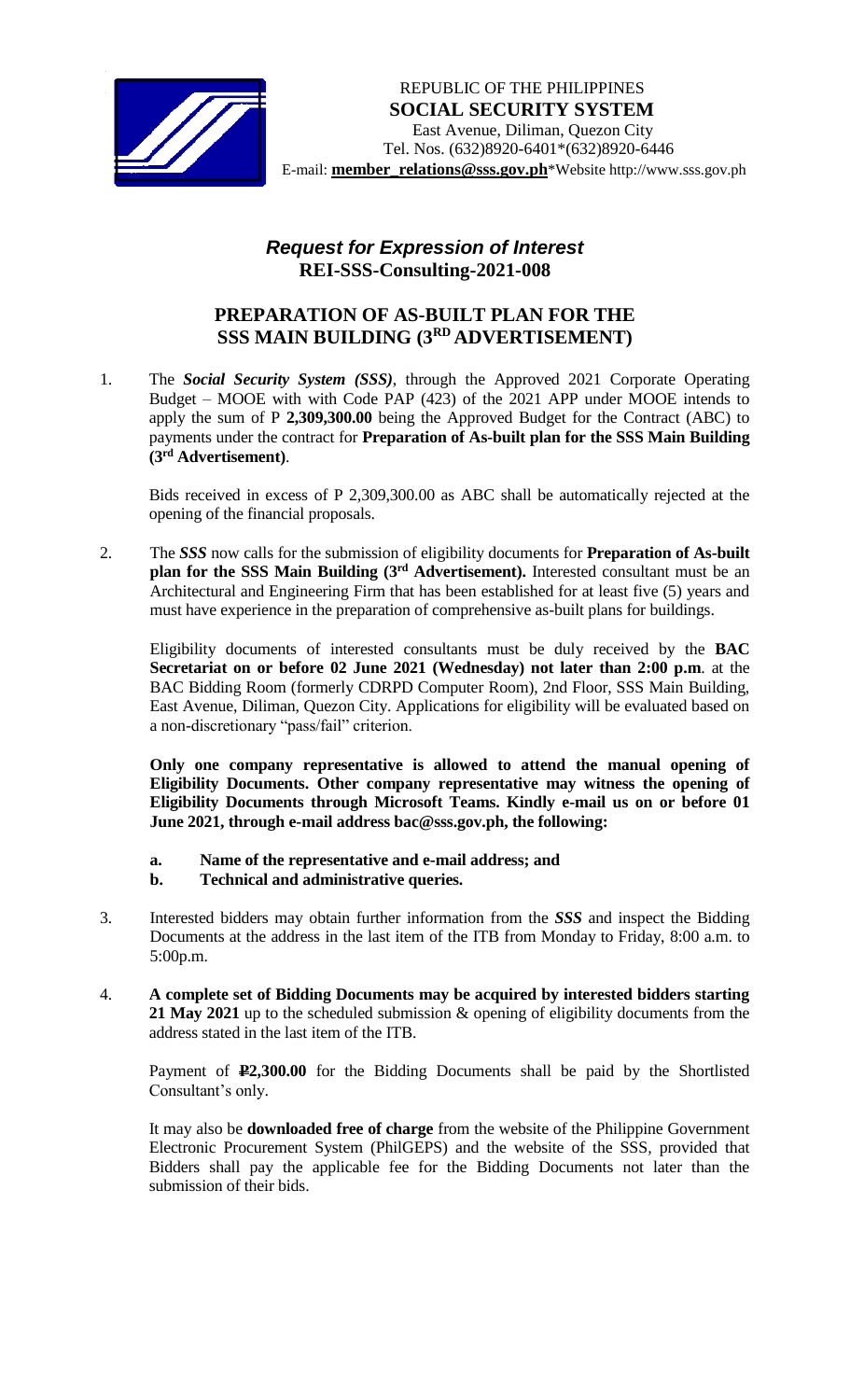5. The BAC shall draw up the short list of consultants from those who have submitted Expression of Interest, including the eligibility documents and have been determined as eligible in accordance with the provisions of Republic Act 9184 (RA 9184), otherwise known as the "Government Procurement Reform Act", and its Revised Implementing Rules and Regulations (RIRR).

| bids. The criteria and rating system for short listing are: |                 |               |  |  |
|-------------------------------------------------------------|-----------------|---------------|--|--|
|                                                             | <b>CRITERIA</b> | MAXIMUM       |  |  |
|                                                             |                 | <b>POINTS</b> |  |  |

The short list shall consist of *five (5) prospective bidders* who will be entitled to submit

| <u>UNITENIA</u>                                                                                                    | <u>IVI/WALIVIUJIVI</u><br><b>POINTS</b> |  |  |
|--------------------------------------------------------------------------------------------------------------------|-----------------------------------------|--|--|
| A. Applicable work experience of the consultant                                                                    | 35 pts.                                 |  |  |
| B. Qualification of personnel who may be assigned to the<br>job vis-à-vis extent and complexity of the undertaking | $40$ pts.                               |  |  |
| C. Current workload relative to capacity                                                                           | 25 pts                                  |  |  |
| <b>TOTAL</b>                                                                                                       | $100$ pts.                              |  |  |
| The minimum score required to pass is 80 points.                                                                   |                                         |  |  |

- 6. Bidding will be conducted through open competitive bidding procedures using nondiscretionary "pass/fail" criterion as specified in the IRR of RA 9184.
	- (i) Bidding is restricted to Filipino citizens/sole proprietorships, cooperatives, and partnerships or organizations with at least sixty percent (60%) interest or outstanding capital stock belonging to citizens of the Philippines.
- 7. The SSS shall evaluate bids using the Quality-Cost Based Evaluation (QCBE). The weights to be allocated for the Technical and Financial Proposals are indicated in Clause 25.1, Section III, Bid Data Sheet, Part II of the Bidding Documents. The criteria and rating system for the evaluation of bids as indicated in the Instructions to Bidders are provided in Clause 25.1 and 26.2, Section III, Bid Data Sheet, Part II of the Bidding Documents.
- 8. The contract shall be completed within sixty (60) calendar days broken down below, reckoning from the date of signing of Contract and issuance of Notice to Proceed (NTP) and excludes the period of evaluation/approvals:

| Particulars                                             | Duration<br>(calendar days) |
|---------------------------------------------------------|-----------------------------|
| Data Gathering, Site Investigation and Site Measurement | 30                          |
| Data Encoding and Preparation of As-Built Plans         | 30                          |
| Total                                                   | 60                          |

- 9. References to the dates and times shall be based on Philippine Standard time. Should any of the above dates fall on a holiday, the deadline shall be extended to the same time on the immediately succeeding business day in Quezon City.
- 10. The SSS reserves the right to reject any and all bids, declare a failure of bidding, or not award the contract at any time prior to contract award in accordance with Section 41 of RA 9184 and its IRR, without thereby incurring any liability to the affected bidder or bidders.
- 11. The SSS assumes no obligation to compensate or indemnify parties for any expense or loss that they may incur as a result of their participation in the procurement process, nor does SSS guarantees that an award will be made as a result of this invitation. Furthermore, the SSS reserves the right to waive any defects or formality in the responses to the eligibility requirements and to this invitation and reserves the right to accept the proposal most advantageous to the agency.